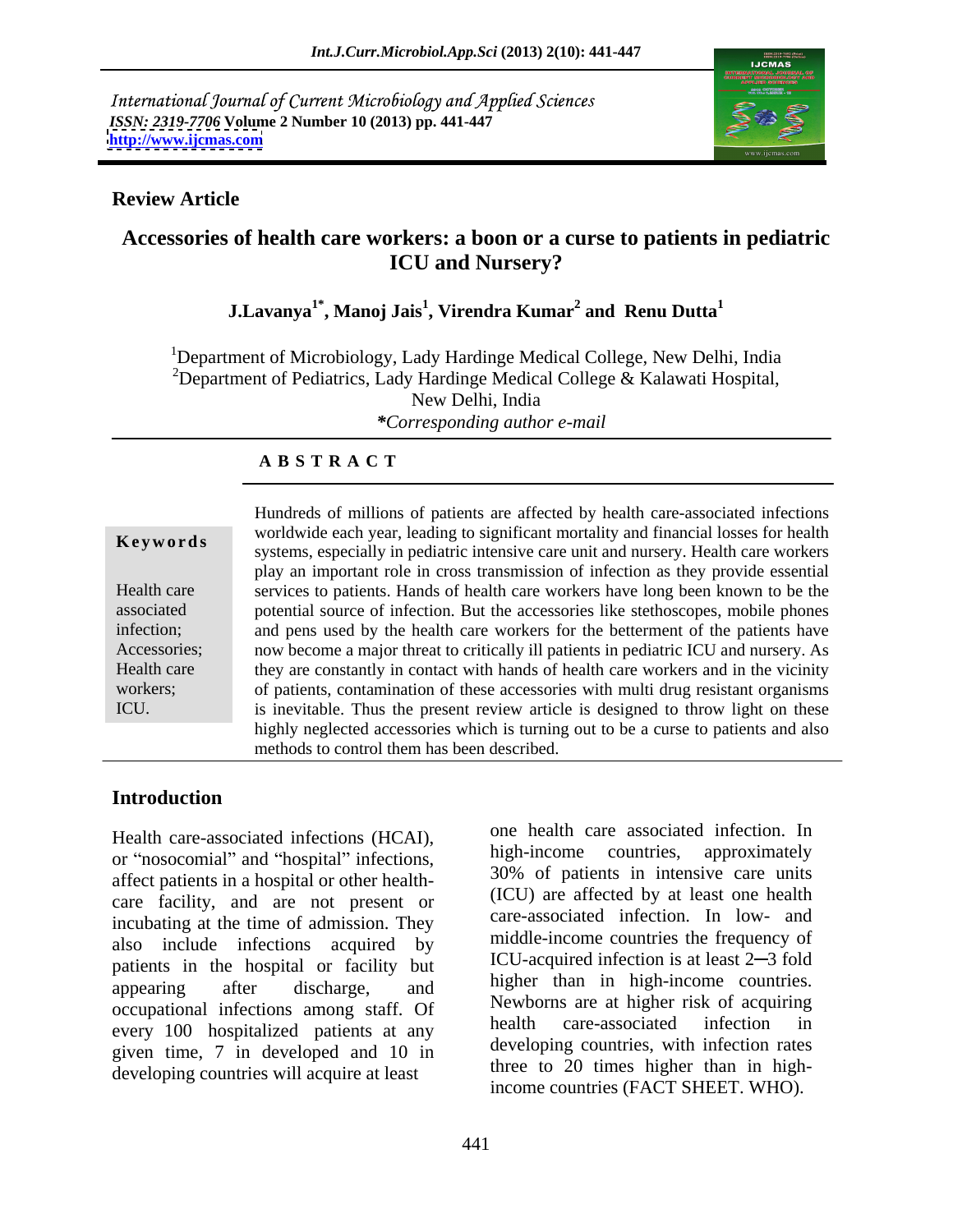1) Transient flora- microorganisms that

Unless introduced into body tissues by trauma or by medical devices such as i.v from cross transmission. The potential sources of transient flora in health care facilitate transfer of pathogens from one patient, medical equipment or devices, the linked instead to the subsequent personnel, contaminated drugs, antisepsis steps (Pittet *et al*., 2006). contaminated food, and contaminated patient care equipment (Pittet *et al*., 2006).

Susceptibility of patient to develop an through four common routes of infection after exposure to a pathogenic

**Transmission of HCAI** *organism* depends on several factors. Transmission of infection within a health symptomatic disease because they can care setting requires three elements: a resist increasing microbial growth or have source of infecting microorganisms, a immunity to specific microbial virulence susceptible host, and a means of properties. Others exposed to the same transmission for the microorganism to the microorganism may retain the organisms host. **a** as an asymptomatic carrier (colonization) Source of Microorganisms **Example 2 Intrinsic** risk factors that predispose Two major groups of microorganisms may compromised status because of age be found on the skin: (neonate, elderly), underlying diseases, colonize the host for hours to weeks but do treatments. Thus severity of a patient's not establish themselves permanently. illness in combination with multiple risk 2) Resident flora- microorganisms that are rates in ICU patients. HCAI rates in adult always present on or in the body and are and paediatric ICUs are approximately not easily removed by mechanical friction. three times higher than elsewhere in Some people will never develop or develop an active disease process. patients to HCAIs are immune and severity of illness, immunosuppressive medications, or medical/surgical factors contributes to the highest infection hospitals(Pittet *et al*., 2006).

catheters, the pathogenic potentials of other invasive procedures, diagnostic or resident flora is usually regarded as low. therapeutic interventions and personnel In contrast, transient flora causes most exposures. In addition to providing a health care associated infections resulting portal of entry for microbial colonization workers are Hands and their accessories part of the patient's body to another, from like Mobile phones, Stethoscopes, Pens health care worker to patient, or from and finger Rings. According to a scientific patient to health care worker to patient. A review, the most common sources of study revealed that the highest proportion infectious agents causing HCAI are (listed of adverse events during hospitalization in decreasing frequency) the individual was not related to surgical procedures but hospital environment, the health care monitoring and daily care lacking proper Extrinsic risk factors include surgical or or infection, invasive devices also facilitate transfer of pathogens from one linked instead to the subsequent

## **Means of Transmission**

**Host Susceptibility**  Among patients and health care personnel, microorganisms are spread to others through four common routes of transmission: contact (direct and indirect),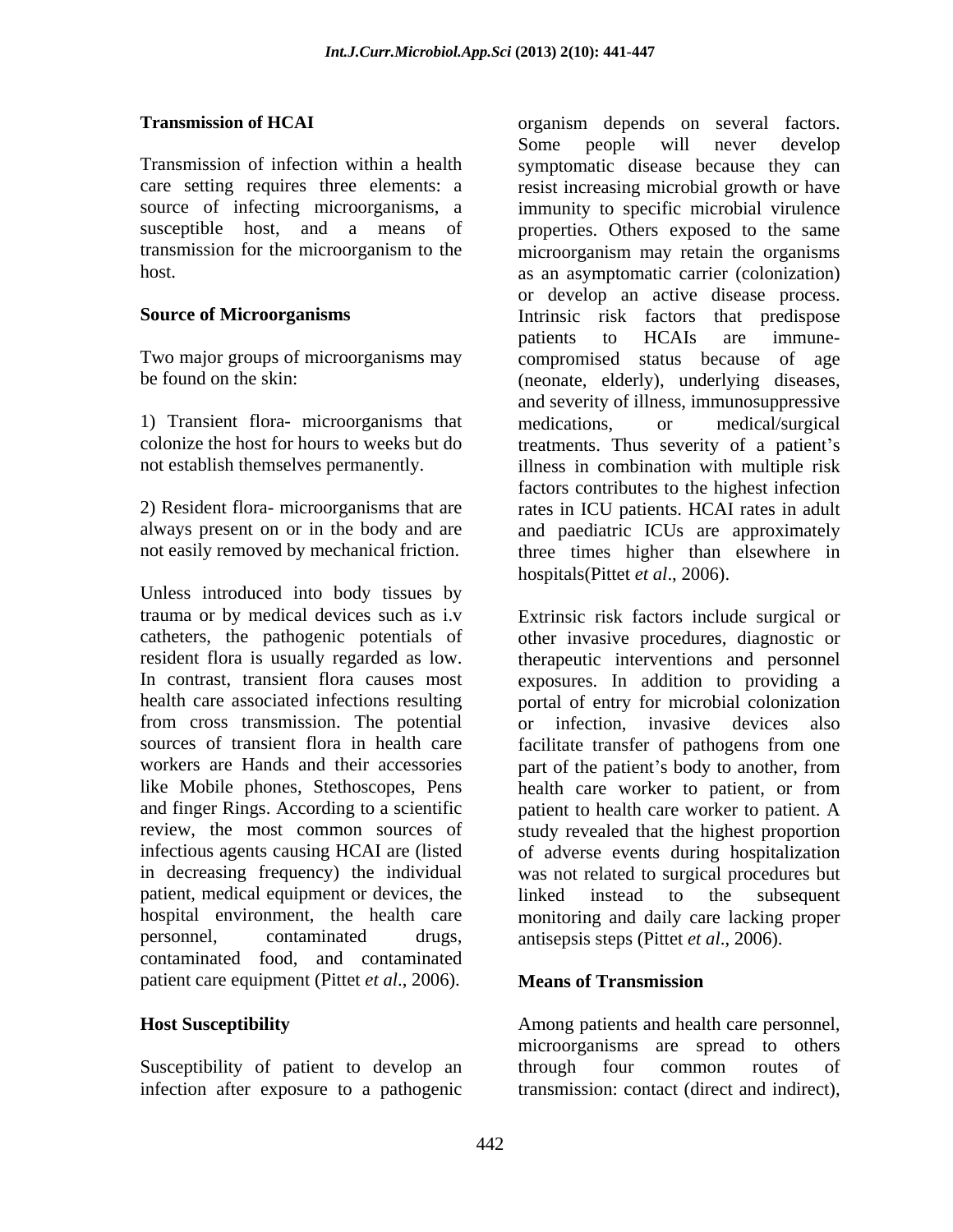respiratory droplets, airborne spread, and omitted entirely, or the agent used for common vehicle. Vector-borne hand hygiene inappropriate. transmissions (from mosquitoes, fleas, and other vermin) are atypical routes. Contact 5. The contaminated hand(s) and transmission is the most important and accessories of the caregiver must come frequent mode of transmission in the health care setting and includes, with an inanimate object that will come

1. Direct contact- organism transferred through contact between an infected or colonized patient and a susceptible health

2. Indirect contact- Patient organisms can be transiently transferred to the intact skin Stethoscopes, Mobile phones, Pens and and accessories (i.e. stethoscopes, mobile Finger rings that come in frequent contact phones, pens, rings) of a health care with their hands and patient surroundings. worker (not causing infection) and then Evidences in support of this are as follows: transferred to a susceptible patient who develops an infection from that organism. Stethoscopes An infected patient touching and **Exercise 2.1** contaminating a doorknob, which is subsequently touched by a health care worker and carried to another patient, is an

patient to another via health-care workers' contacted more patients. Bhatta et al., hands are. (2011) reported that the diaphragm of

1. Organisms are present on the patient's

2. Organisms must be transferred to the

4. Hand washing or hand antisepsis by the health-care worker must be inadequate or

5. The contaminated hand(s) and into direct contact with another patient or into direct contact with the patient.

care worker or another person. carried away not only by the hands of Organisms that shed from infected patients into the surrounding environment can be health care workers during patient care, but also by their accessories like

## **Stethoscopes**

example of indirect contact. The contamination of stethoscopes between doctors and other health care workers, and<br>The five sequential steps (Casewell and majority of them found doctors' Phillips, 1977) for Transmission of health- stethoscopes to be highly contaminated care-associated pathogens from one based on the fact that doctor's stethoscopes skin or have been shed onto inanimate Therefore bacterial contamination of the objects immediately surrounding the diaphragms (89.65%) was much higher patient. The state of the bacterial contamination of the patient. hands and accessories of health-care reported the presence of pathogenic workers. bacteria on stethoscope diaphragms, which 3. Organisms must be capable of surviving is worrisome. The diaphragm of for at least several minutes on health-care stethoscopes has a relatively larger flat workers' hands and accessories. Surface and has direct contact with the Stethoscopes are the most commonly used medical device to assess the health of patients. Several studies compared the doctors and other health care workers, and majority of them found doctors contacted more patients. Bhatta *et al*., (2011) reported that the diaphragm of stethoscopes was used more often (100 %) by the HCWs than the bell (77.58 %). bells (65.51%). Other studies have also is worrisome. The diaphragm of patient's skin or clothes, thereby increasing the chances of bacterial colonization.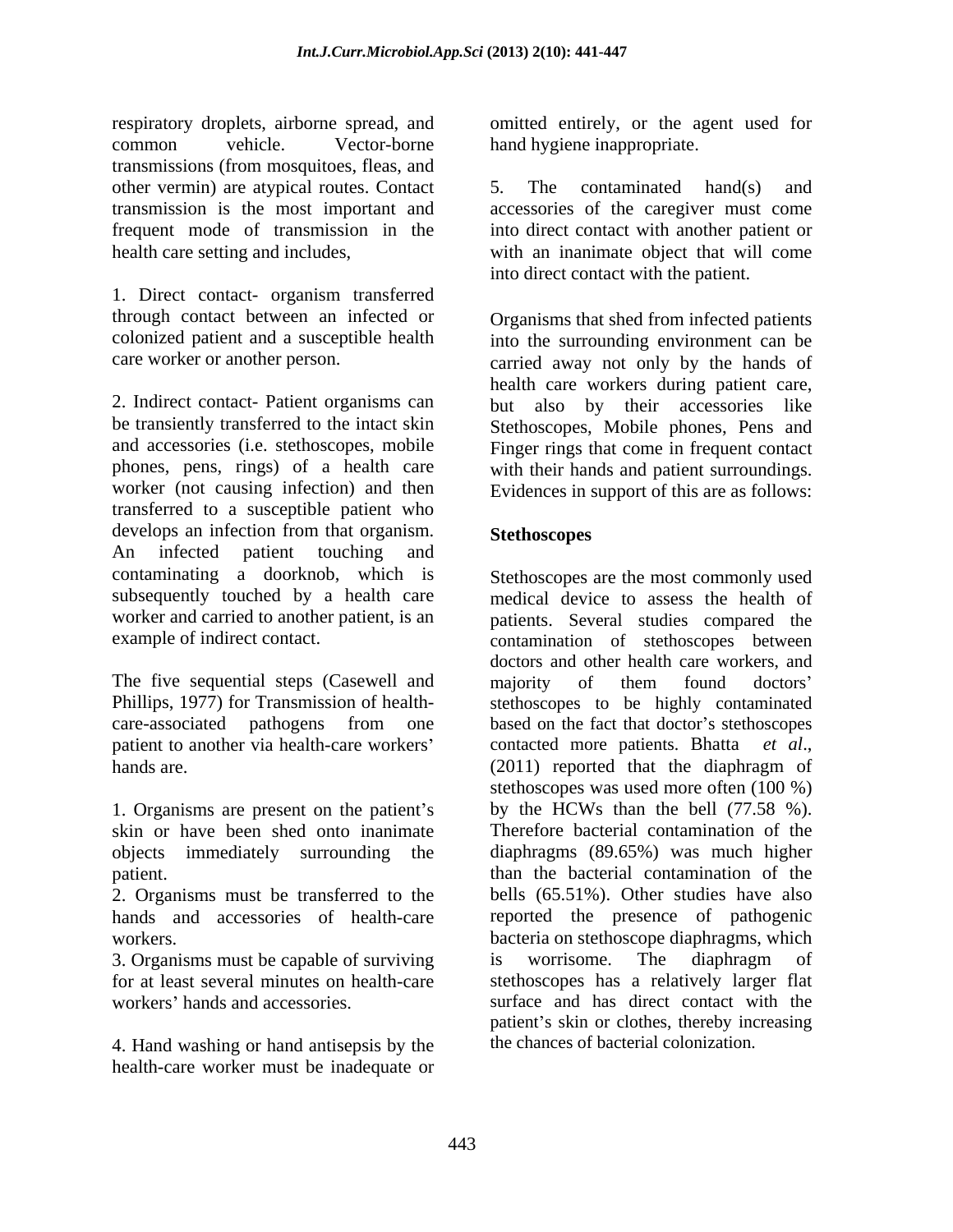Contaminated Stethoscopes are more **Mobile phones** harmful and infectious in children than in adults. These premature and very low birth Today India has 287 million mobile phone weight infants have immature, often abraded users and this account for 85% of all the skin, and a variety of skin wounds resulting from intravenous access and recent setting, they are essential for quick and surgeries. When the contaminated easy access to laboratory and imaging stethoscopes are placed near the potential site of access for bacteria, transmission of potential pathogens occur in infants  $al., 2008$ . increasing morbidity and mortality in children admitted to pediatric ICU and

There are increasing reports of the risk of and operation meanes etc. nowever they are seldom cleaned and are often touched transmitting antibiotic resistant are sensity and are often touched microorganisms from one patient to another on stethoscopes. These antibioticresistant organisms are capable of initiating severe infections in a hospital that the come and exogenous source of an exogenous source of environment and could require contact isolation and aggressive treatment to prevent the spread of the organisms (Bhatta *et al*., 2011; Uneke *et al*., 2010). Many studies also reported CoNS (85%) as the most commonly isolated organism, followed by S.aureus (19%), MRSA, Acinetobacter, Klebsiella, E.coli and other bacterial isolates (Bhatta *et al.*, 2011;<br>Smith at  $I_1$ , 1006). GeNS have been phones belonging to doctors and Smith *et al*., 1996). CoNS have been implicated in a majority of health care associated infections. S.aureus is also a major pathogen encountered in a variety of infections like surgical site infections and blood stream infections. It is clear from  $\frac{1}{21(10.270)}$  (40.02%) can phone. the above findings that gram positive cocci  $(GPC)$  were isolated more than gram  $(GPC)$  is the contract workers. negative bacilli (GNB). This is because of differences in survival time i.e. half life of GNB is less than an hour, whereas GPC can survive longer on diaphragm of stethoscopes. Acinetobacter species are important agents of health care associated infections that can remain alive on various inanimate surfaces and are frequently observed, especially in Intensive Care  $\frac{\text{cell}}{\text{found}}$  to be contaminated. 76 Units (Nunez *et al*., 2000).

## **Mobile phones**

users and this account for 85% of all the communications users. In the health care results, for consultations, and sometimes for life threatening emergencies (Kapdi *et al*., 2008).

nursery.<br>intensive care units, post-operative wards These can be put in vibratory mode in and operation theatres etc. however they are seldom cleaned and are often touched during or after examination of patients and handling of specimens without proper hand washing. These cell phones can harbor various potential pathogens and become an exogenous source of nosocomial infection among hospitalized patients and also a potential health hazard for self and family members. In a study it was discovered that an average cell phone is dirtier than either a toilet seat or the bottom of your shoe (Arora *et al*., 2009).

> Usha arora *et al*., (2009) screened 160 cell phones belonging to doctors and paramedical staff working in various departments at govt. medical college and hospital, Amritsar for bacterial isolates. Out of total 160 cell phones, growth was obtained in 65 (40.62%) cell phones. 31(19.37%) from clinical workers and 34 (21.25%) from non-clinical workers. Coagulase negative staphylococcus was the most commonly isolated organism.

Jayalakshmi *et al* ., (2008) screened 84 cell phones belonging to doctors in clinical and 60 cell phones belonging to doctors in the pre and para clinical department for bacterial isolates. Except for the 12 new cell phones, all the others (91.6%) were found to be contaminated, 76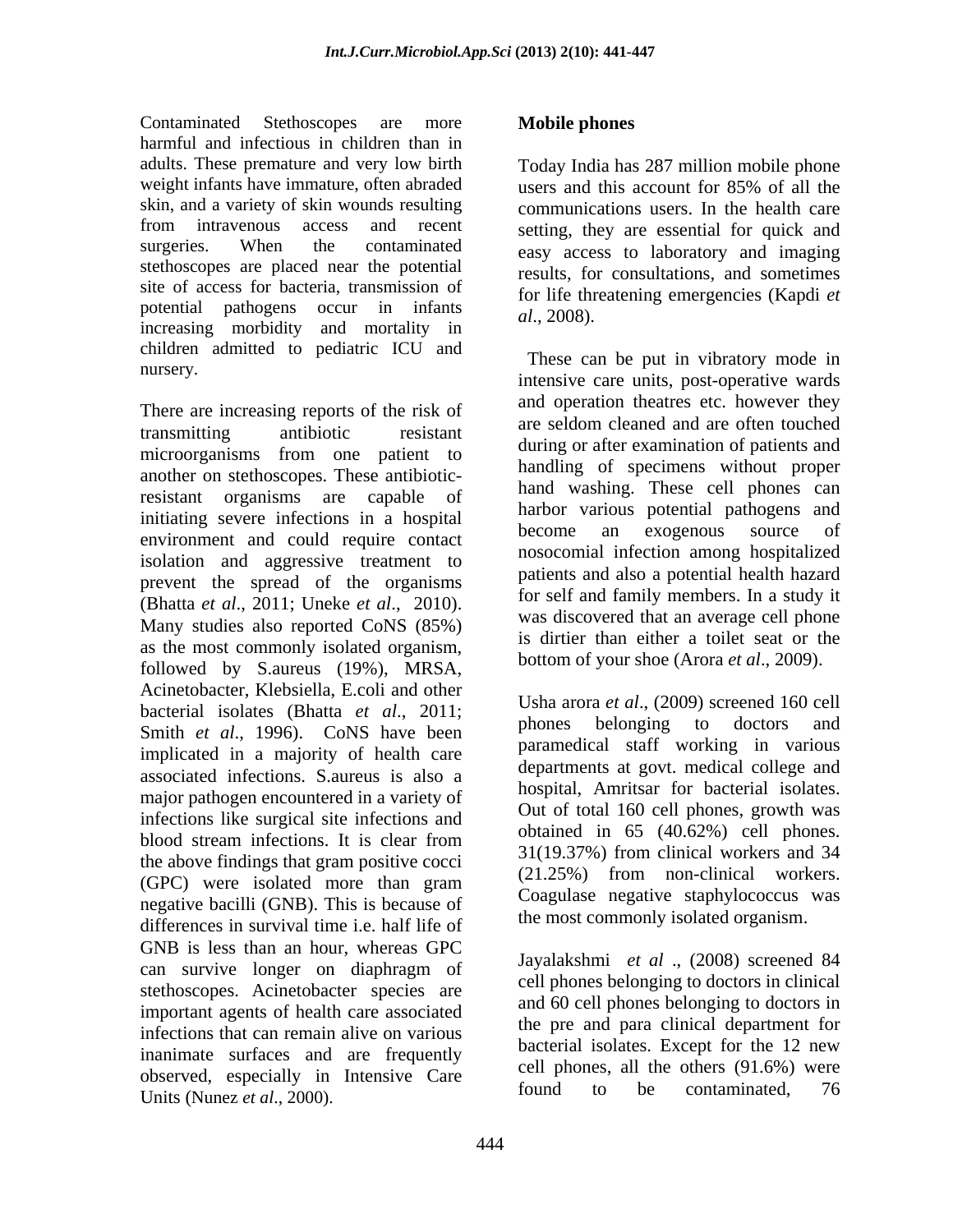(90.4%)owned by clinical doctors and carrying mobile phones into the sterile 56(93.3%) owned by non-clinical doctors. The contaminating pathogens were critical areas. There are also no cleaning coagulase negative staphylococcus (108), Bacillus spp (46), Staphylococcus aureus People tried many ways to clean and (33) and others constituting 229 bacterial

Behavior of HCWs contributing to

1. Infrequent cleaning of mobile phones during patient care.

vector for transmission of pathogenic

3. Most of them who are aware of its simple measures like hand washing, pathogenic potential also don't clean, as cleaning of mobile phones with 70% per the instructions of mobile phone isopropyl alcohol, using hand free mobile manufacturers that contact with water or blone while working hours, well liquid disinfectant might damage the software of their expensive mobile phones. The regular training to HCWs are Thus health care staff are risking their as well as patient's health in an attempt to save their mobile phones from getting damaged. **Pens** 

Contamination of mobile phones could be low compliance of hand washing, thus

Only hand washing does not prevent Pathogens might spread between staff if transmission of infection from mobile they share pens and pens might be the phones, but disinfection of mobile phones with isopropyl alcohol needs to be practiced. Otherwise bacteria present on mobile phones get transferred to clean In the intensive care unit, respiratory hands and the cycle of cross infection continues. Currently in many institutions, and put on new gloves before each patient strict guidelines have not been they visit, but few respiratory therapists

isolates (Jayalakshmi *et al*., 2008). way is ultrasonic cleaning by an ultrasonic bacterial growth on mobile phones is:<br>
2010). Thus there is need for following environment of the OT, ICU or other guidelines for mobile phones of HCWs. sterilize their mobile phones but the best cleaner which clean the mobile phones thoroughly and safely (The best way to clean your cell phone -ultrasonic cleaning, 2010). Thus there is need for following strict infection control practices to minimize HCAI.

2. Some doctors are unaware of the fact Restriction of using mobile phone while that mobile phones can also act as the working hours is not the practical solution organisms to patients. settings like India, ultrasonic cleaner is not of the problem. In resource poor hospital available at most of places. Therefore phone while working hours, well controlled infection control plan and regular training to HCWs are recommended to reduce the rate of health care associated infections.

## **Pens**

due to many reasons. Most important is pens with MRSA and VRE may merely be bacteria that are carried by hands are Nevertheless, staff may unwittingly re transmitted to mobile phones that are inoculate their hands with these organisms usually in contact with the hands. if they use their pens after hand washing. The contamination of doctors' and nurses' a reflection of staff hand contamination. route of transmission of infection between wards (French *et al*., 1998).

implemented to restrict medical staff from disinfect their writing implements betweentherapists are required to wash their hands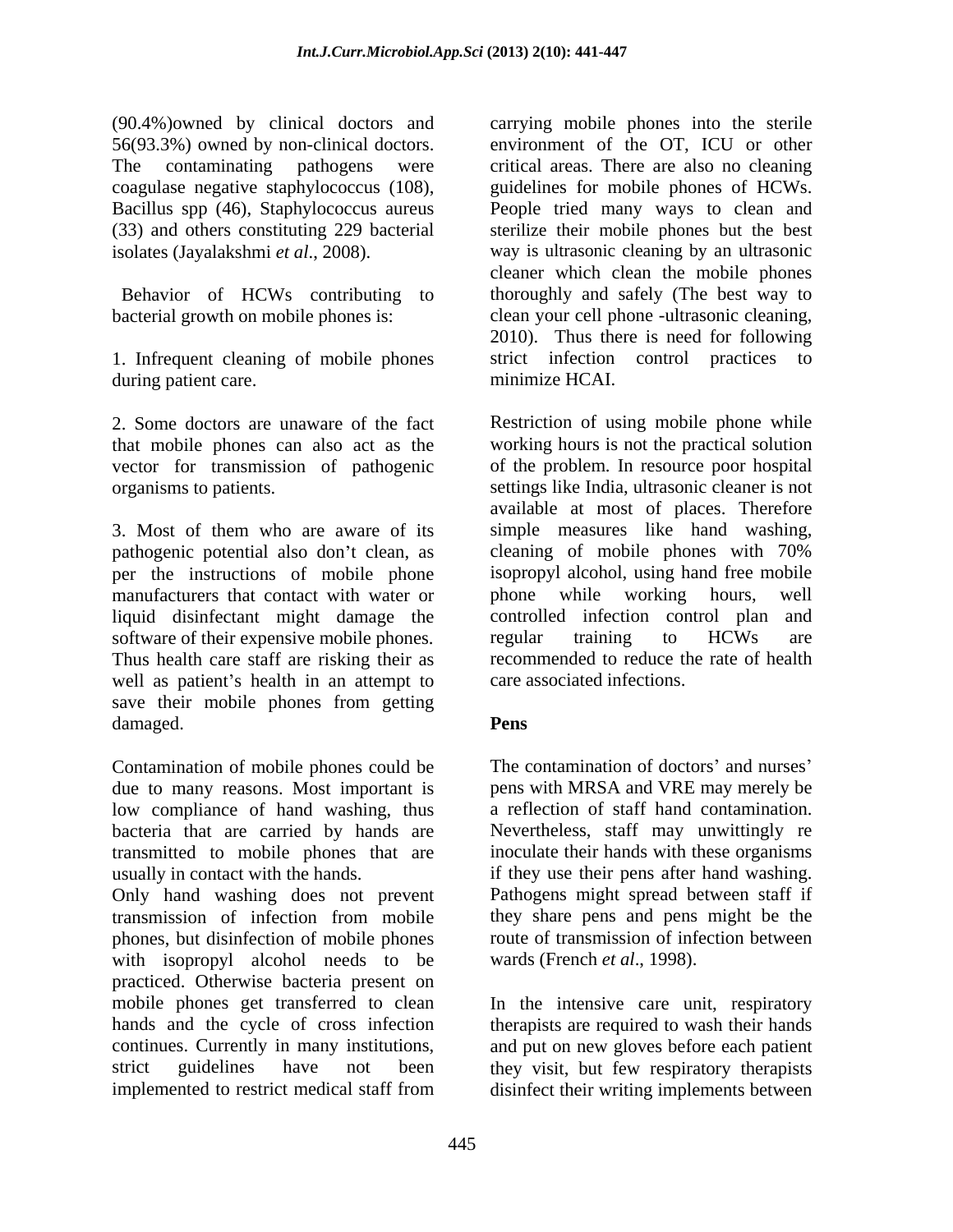out of 75 pens showed growth. Coagulase and on metallic pens upto 24 and 18 hours negative staphylococci was the most respectively. Gram negative bacilli common isolate obtained from 8(10.6%). survived for less than 18 hours on all three Staphylococcus aureus, *Bacillus* spp, M*icrococcus* spp, *Corynebacterium* spp, *Enterococcus* spp and other gram negative bacilli were obtained from 7(9.3%), of hand washing in the prevention of 7(9.3%), 5(6.6%), 4(5.3%), 2(2.6%) and 4(5.3%) pens respectively.28.6% exist for pens. Regular disinfection with *Staphylococcus aureus* and 12.5% CONS were found to be methicillin resistant by pens. In high risk areas like PICU and using cefoxitin disc (Gill *et al*., 2011). nursery, special pens that are disinfected

recovered from 71% (30/42) of pens; methicillin resistant coagulase negative staphylococcus was isolated 14% (6/42) of **References** pens.

David f wolf *et al.,* (2009) obtained pens from 20 respiratory therapists' detected bathogens. Journal of medical growth on 17 pens. Coagulase negative education and research. Vol 11, No. 3. staphylococci were found on all 17 pens. Bhatta D.R., Gokhale S., et al., 2011.

Gary French *et al.*, (1998) tested 36 pens Transmission of Nosocomial from six wards affected by MRSA, and  $9(25%)$  were contaminated by this  $1173-1176$ . pathogen. The antibiotic resistance Casewell M, Phillips I. 1977. Hands as patterns of the pen isolates were same as that of the outbreak strain on the ward concerned.6 pens were collected from the VRE ward and 1(17%) was positive for VRE. None of the 8 pens from MDR klebsiella ward was contaminated by this French G, Rayner D, *et al*. Contamination

patients. Unlike stethoscope, a pen usually Bacterial isolation depends on the type of doesn't directly contact the patient, and pen used and the survival ability of these clinician may not touch pen until patient bacterial isolates on different types of pen. interaction is completed, a pen can be a Previous studies reported that on rubber fomite (Wolfe *et al*., 2009). grip pens, *S.aureus* and CoNS survived Parmjeet Kaur *et al* found that 37(49.3%) plastic pens both survived upto 48 hours upto 72 and 48 hours respectively. On respectively. Gram negative bacilli types of pens (Gill *et al*., 2011).

Christian datz *et al.*,(1997) examined 42 might be kept by each patient's bed. writing tools and detected that 52.4% of However as survival time of organisms pens had one bacterial strain, where as was less on metallic pens, usage of pens 40.5% of pens showed more than 1 genus. with metallic body may be encouraged and Coagulase negative staphylococci were rubber grip pens should be discouraged in These results re-emphasise the importance cross-infection. But no cleaning guidelines exist for pens. Regular disinfection with alcohol might reduce contamination of regularly and disposed of after discharge However as survival time of organisms hospitals to prevent cross infection.

# **References**

- Arora U, Devi P *et al*. 2009. Cell phones a modern stay house for bacterial pathogens. Journal of medical
- education and research. Vol 11, No. 3. Bhatta D.R., Gokhale S., *et al*., 2011. Stethoscopes: A Possible Mode for Transmission of Nosocomial Pathogens. J. Clini. Diagnostic Res.5: 1173-1176.
- route of transmission for *Klebsiella* species. Br. Med. J.; 2: 1315–17.
- Datz C, Jungwirth A *et al*. 1997. What's on doctors' ball point pens? Lancet. 20-27; 350 (9094):1824.
- pathogen. of doctors' and nurses' pens with